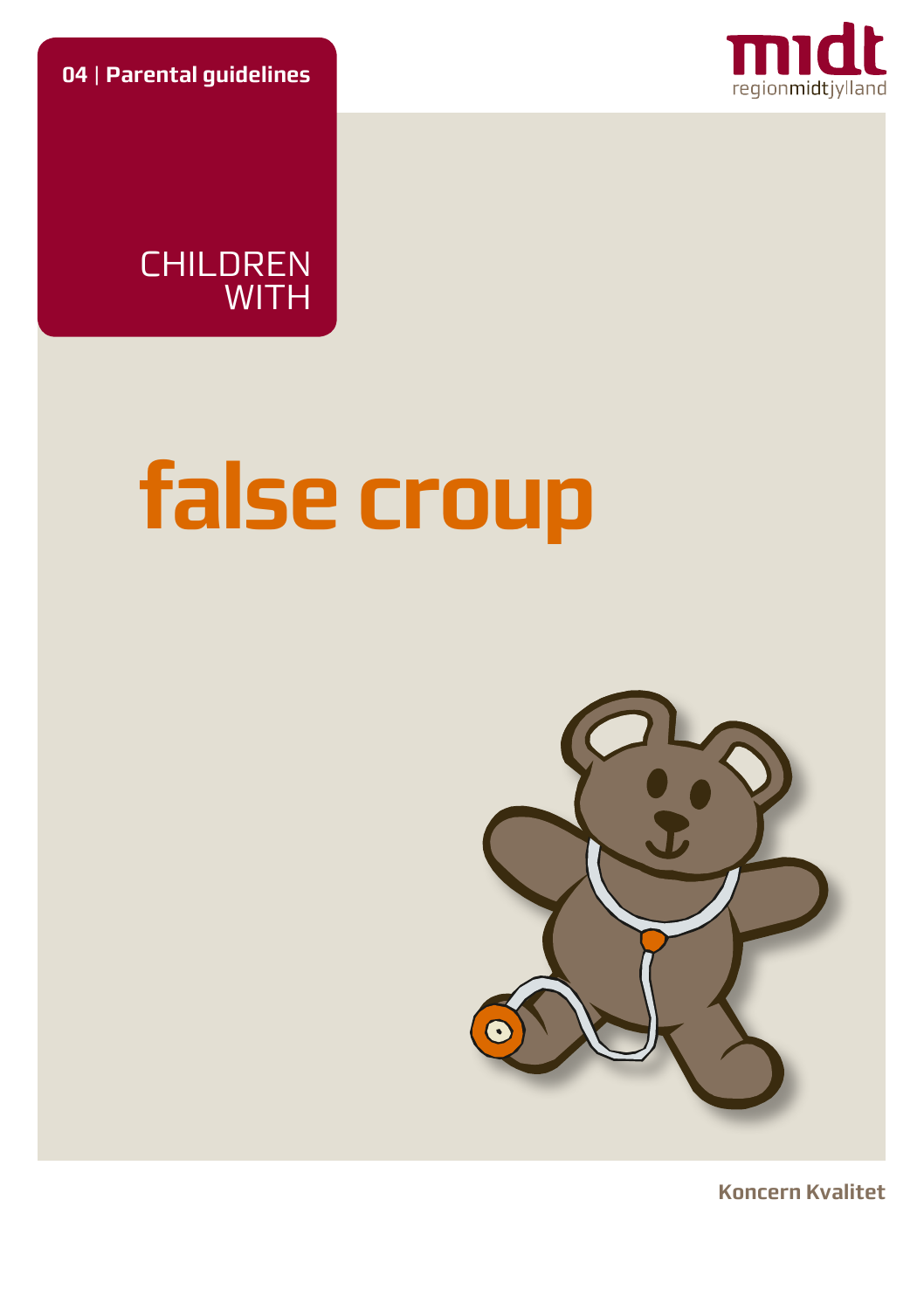# Children with **false croup**

#### **General:**

False croup is often a symptom of a virus infection in the upper airways with a swelling around the vocal chords and mucosa of the throat. The most typical symptom is a cough which sounds like the bark of a sea lion.

The condition is most common in children aged 6 months to 5 years. If a child has has previously been suffering from false croup, it tends to reoccur when the child catches a cold at a later point in time. After the age of 4-5 years, the symptoms become milder.

False croup is generally a mild condition that lasts 3-4 days; the coughing may last longer. False croup often gets worse at night when the child is lying down in bed, and gets better during the day.

#### **How is it contracted?**

The virus spreads via mucus, snot and spittle, and infection takes place when the child inhales small droplets, e.g. after sneezing, and/ or by having been in contact with hands or toys contaminated with snot, mucus or spittle.

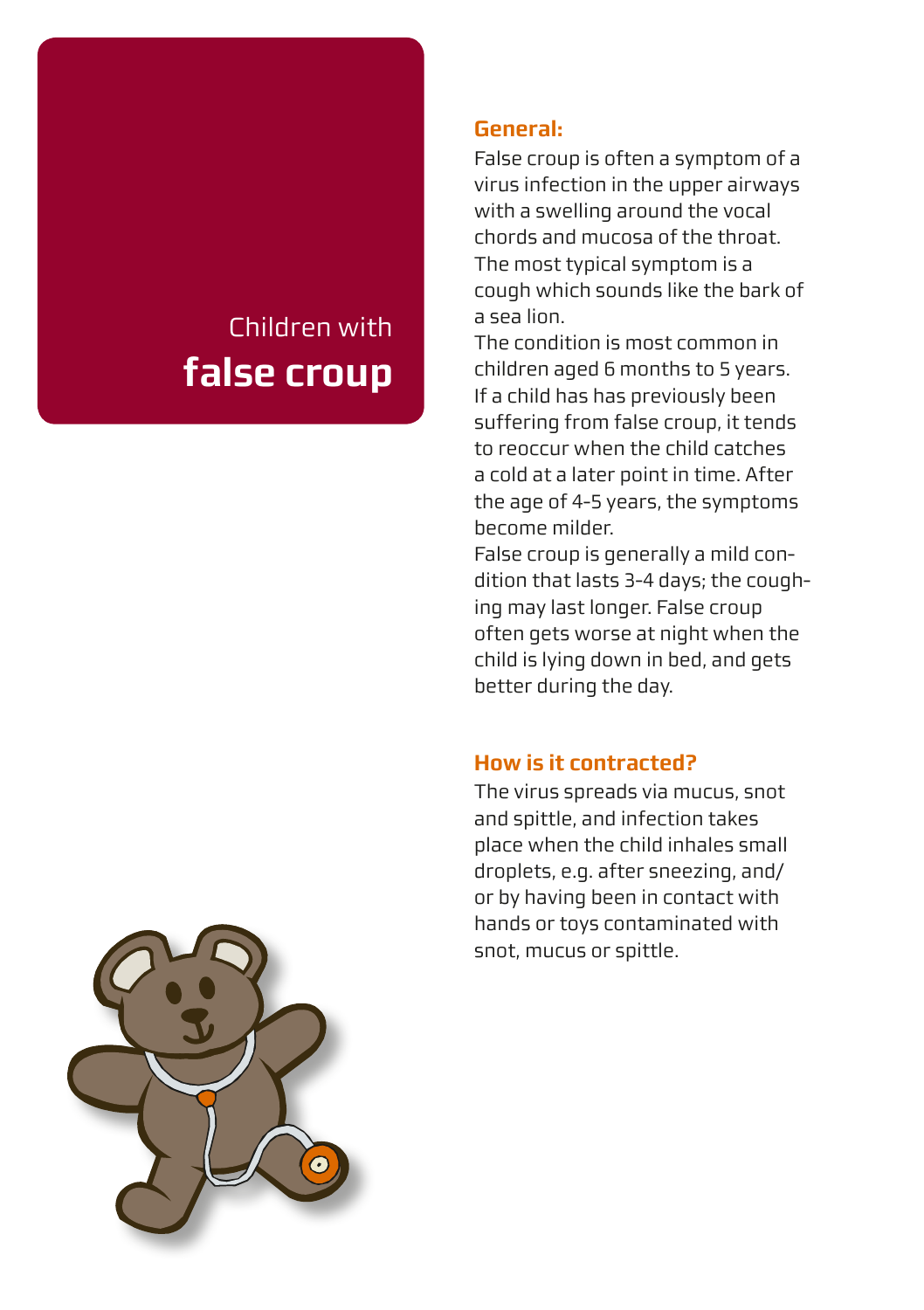# **Symptoms:**

- Often appear after a few hours of sleep
- The child has difficulty breathing in, and breating may sound squaky or wheezing
- The cough sounds like the bark of a sea lion
- Hoarse voice
- Sometimes the child can run a fever
- The child may become restless and anxious
- In rare cases, the face and nails turn pale or have a bluish colour.

# **Good advice:**

- Your child will be able to breathe more easily if it sits up or if its head is elevated
- Take the child outside if the air is dry and cold
- Offer the child plenty to drink, preferably something cold; maybe ice cream
- Avoid large meals as coughing may make the child vomit
- In case of fever make sure the child is not too hot or is covered by a warm duvet
- Air the room often
- Avoid exposing the child to passive smoking. Tobacco smoke increases and maintains the risk of irritation of the airways and increases the frequency of infections.

# **When to see a doctor?**

Contact a doctor if the child:

- appears to be apathetic and gets more tired
- turns blue around the mouth, nose and nails
- has difficulty breathing
- refuses to drink and dribbles a lot
- makes you worry and you feel insecure

Contact your general practitioner first because he/she knows your child better than the doctor on call. You can also get good advice and guidance from your health visitor.

#### **Treatment:**

Since false croup is a virus infection, it cannot be treated with antibiotics. You may give the child painkillers as agreed with a doctor.

In severe cases of false croup, the child will be admitted to hospital for observation, and the symptoms may be maybe be relieved with medicine.

#### **Childcare:**

The child can go to childcare when it can play without having difficulties breathing.